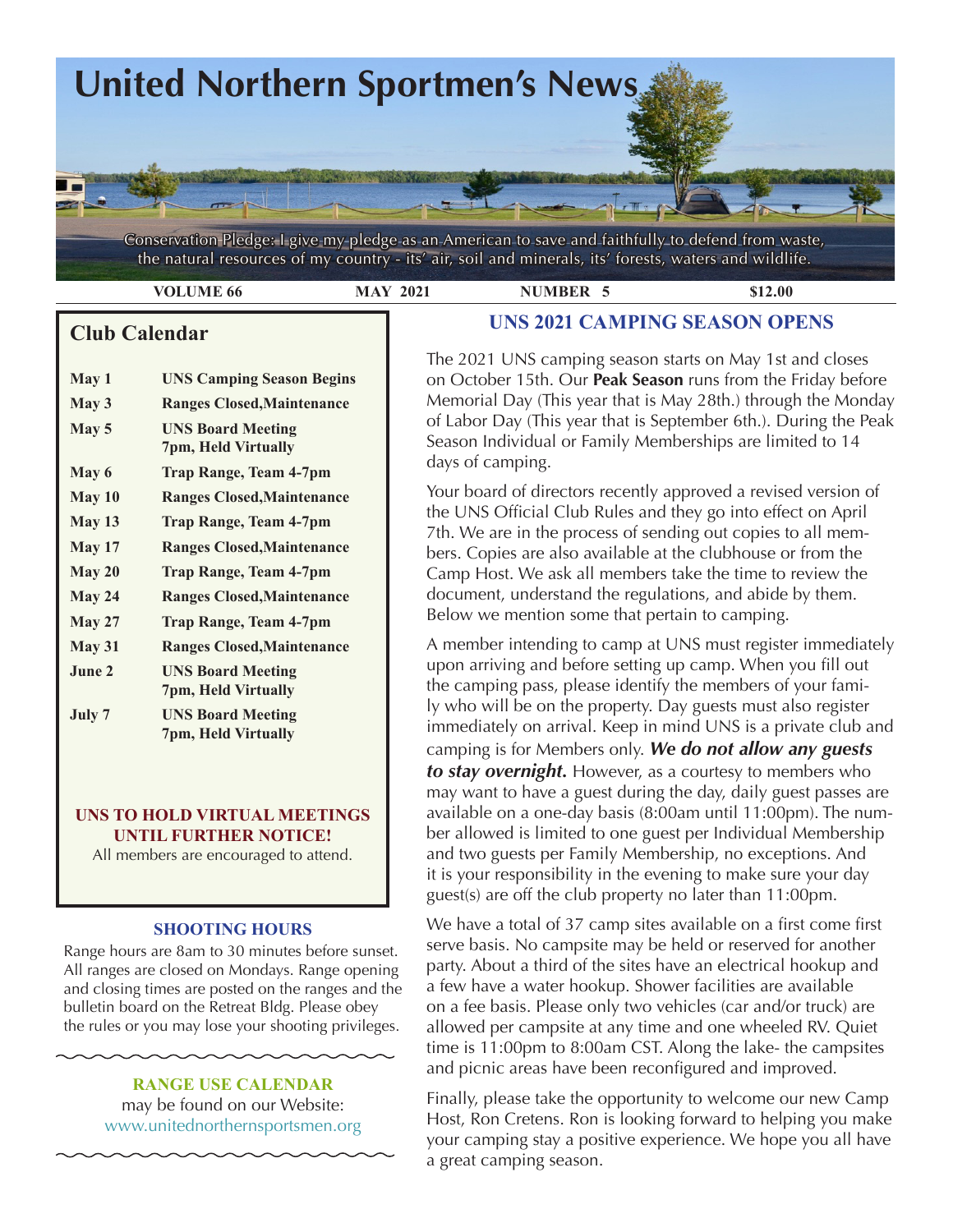### **UNS BOARD OF DIRECTORS MEETING MINUTES APRIL 7, 2021**

**Call to order (Via Zoom):** by President Tom Wasbotten at 7:00 pm., Conservation Pledge.

**Moment of Silence:** Bob Bourassa and Dan Smestad

**Roll call of officers:** Tina Sund, Tom Wasbotten, John Bathke, Lance Haavisto, Jeff Jarvela, Lance Parthe, Vickie Jensen, Gene Shaw, Duane Lasley, Judy Foy, Mike Foy and Cody Privette.

**Excused Officers:** None **Members and Guests Present:** Sue Bathke, Eric Hansen, Ron Cretens, Bob Kuettel.

**Correspondence:** Gnesen Township Newsletter

**Agenda additions:** Motion to approve the agenda (M/S/C).

**Reading of Minutes:** Motion to approve the March minutes (M/S/C).

**Treasurer's Report: Tina Sund as of 3/31/21:** United Quarterly property taxes are due. Discussion followed about making 1 annual payment instead of biannual payments. Motion made to make a single annual payment (M/S/C). Motion made to approve the report and pay bills (M/S/C).

**Membership Secretary's Report: Tina Sund as of 3/31/21:** Current membership is 1830 with 65 individual memberships & 25 family memberships and 27 - 2nd notices were sent out.

#### **Committee Reports:**

**Webmaster – Eric Hansen:** The April newsletter was posted and updated range reservations and events on Facebook and website. Discussion followed further about domains..

**Newsletter – Sue Bathke:** Deadline for the newsletter is 4/15. Would like to know your favorite rod and reel for fishing. **Facilities Committee – Lance Parthe:** 3 Saturdays ago, we were flooded with new members thyt appeared to be first time gun owners with several safety issues. There is still an ongoing problem wuth shooting before 8am. Someone moved target stands and didn't move them back. Ground is soft. A lot of work down by the lake.

**Incident Reports – Lance Parthe:** Discussed above. Tom Wasbotten gave an overview of the response from the member that misused the pistol range.

**Range and Grounds Calendar – Bob Kuettel & Lance Parthe:** Discussion followed about a Google Calendar for range reservations.

**Grants Committee – Gene Shaw:** Nothing new to share..

**Volunteer Committee – Tina Sund:** Peggy and Mike Baumgartner have updated hours and Eric Hansen has 925 hours. **Tom Wasbotten::** Discussion followed about the need to review the volunteer award sheets.

**Finance Committee – John Bathke:** Committee met. Items are on the agenda below.

#### **OLD BUSINESS:**

**UNS Summer Walleye Fishing Contest/Kids Fishing Class – Gene Shaw:** Gene gave an overview of the possibility of hosting a fishing contest via catch-photo-release with Fish Donkey.

#### **NEW BUSINESS:**

**Youth Outdoor Field Day 2021 – Tom Wasbotten:** Cody Privette will chat with Paul Pederson from MDHA to see what the thoughts are for hosting the event.

**Donation Request Deadline for May Meeting Disbursement – Tom Wabotten:** Tom gave an overview the need to respond to donation requests from local groups. We have several requests: Wildwoods rehab, Two Harbors Trap Team, Lakeview Christian Academy Trap Team. Please ask any interested groups to submit their requests.

**Change in Campsite Layout On The Lakeside – Lance Parthe:** Discussion followed about the proposed layout change to the lakeside camping spots. Motion to approve. Discussion followed (M/S/C).

**Official Opening & Closing Dates for the UNS Campground – Tom Wasbotten:** Gave overview of the need to set opening and closing dates for the campground. Motion to set the campground opening date of the Friday before fishing opener and close October 15th (M/S). Motion that we amend the motion to change the date to 5/1 through 10/15. Amendment (M/S/C). Motion to further amend that someone can camp outside of those dates with BOD approval (M/S). Further amendment (M/S/C). Motion as amended as further amended (M/S/C).

**Rules Committee Request Board Approval of New UNS Club Rules – Tom Wasbotten:** Discussion followed about proposed changes to the current rules. Motion to approve the new rules (M/S/C).

**Members sick or in distress:** Nothing to share.

**Adjournment:** Motion made to adjourn at 8:59pm (M/S/C).

Respectfully submitted by Cody Privette, Secretary.

Next meeting will be held on May 5th at 7pm via Zoom.

### **VOLUNTEER NEEDED**

The Bong Veterans Historical Center is putting together trips to take two groups of veterans to the BWCA, one on July 12th - 18th and the second one a week later from July 26th – August 1st. The Center has one volunteer to be a co-leader for the trips and is looking for another volunteer to be a co-leader for the trips. If you would be interested and able to be a co-leader, or if you know of anyone else that is interested, contact: Duane Lasley, duanellasley@gmail.com, 218-310-4273.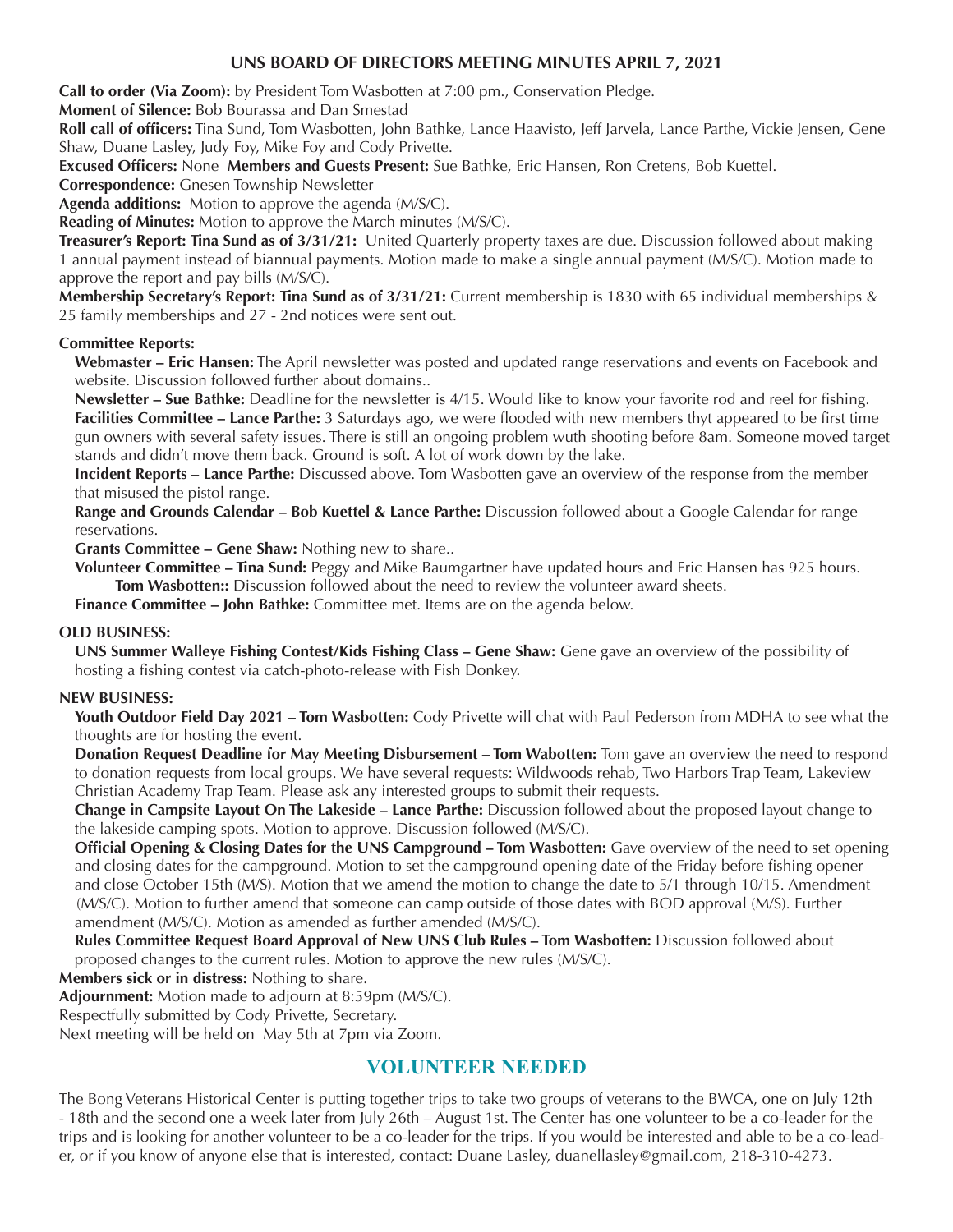# **WHAT IS YOUR FAVORITE ROD AND REEL?**

When UNS Board Members were asked, "Whar rod and reel do you go to the most that you would like to share with Newsletter readers?" Tina Sund was the first to respond and her favorite rod is her Pink - Ugly Stick. Eric Hansen said, "Ugly Stick: so far it has not broken like my Fenwick rod did!" For Tom Wasbotten it is his St. Croix Rod and an Abu Garcia Spinning Reel. Echo ion XL 7wt fly rod and Echo ion reel is the favorite of Lance Haavisto. Gene Shaw says his favorite walleye rod & reel combo is a 6 foot Cardinal 2 rod and Shimamo reel. According to Jeff Jarvela his, "favorite rod & reel, St. Croix rod with an Abu Garcia spinning reel (first "real reel" I bought when I was a kid)." Duane Lasley reports that his favorite is Cabela's IM6, 6' ultralight rod, Gander spinning reel w 4# line. John Bathke's favorite is an 80 year old 7' split bamboo #1 wt fly rod and reel.

# **WHAT ARE YOU GOING TO FISH FOR IN MAY?**

|                    | General Season Opener for Northeastern Minnesota:                                                 |
|--------------------|---------------------------------------------------------------------------------------------------|
| 4/17/21-9/30/21    | Stream Trout (* check regulations for limits)                                                     |
| 5/15/21-10/31/21   | Stream Trout in lakes (*), walleye & sauger (6 combined), northern pike (2 with size restriction) |
| 5/15/21-2/27/22    | Smallmouth and largemouth bass (6 combined)                                                       |
| $6/5/21 - 12/1/21$ | Muskies $(1.$ minimum $54$ ")                                                                     |
| Continuous Season  | Crappie and sunfish (See guidelines below), rock bass (30), white bass (30),                      |
|                    | perch (20 daily, 40 possess), bullhead (100), white fish and smelt (no limit).                    |

Sunfish anglers will need to closely check the 2021 Minnesota Fishing Regulations booklet and signs at water accesses for new sunfish limits that are now in effect on 94 waters.

The new regulations only modify daily limits on the affected waterbodies. Anglers can only keep the prescribed number of fish per day from the water but can return the next day for another limit as long as they don't exceed the statewide inland water possession limit of 20 sunfish per angler.

The new sunfish regulations only include inland waters of Minnesota. Specifically, 44 waters will have a new daily limit of 5 sunfish, 31 will have a limit of 10 sunfish, 17 will have a limit of 5 sunfish and 5 crappie, and 2 will have a limit of 10 sunfish and 5 crappies. In addition to the new waters, there are 57 waters that previously had reduced limits for sunfish and these regulations remain in effect. Check out [helpful guides](https://www.dnr.state.mn.us/gofishing/how-catch-fish.html) on catching sunfish, bass and other fish. Of course now you can determine what lures or bait you want to try (there are six basic types of artificial lures but many variations to choose from) To learn more about each, download our guide. [PDF](https://files.dnr.state.mn.us/education_safety/education/minnaqua/pier_notes/rods_and_reels.pdf) And you will need a place to catch these whily fish. [Find a place to fish](https://www.dnr.state.mn.us/gofishing/where-fish.html) on the DNR website which has maps for 4,500 fishing lakes, trout streams, fishing piers, urban ponds, canoe landings and more.

Spending time with someone who already fishes is the easiest way to learn or remember to fish. Likewise, spending time while fishing is not only relaxing but is also a great way to share some of your knowledge. For additional resources check out [learn to fish opportunities.](https://www.dnr.state.mn.us/gofishing/learn-fish.html)



## **SMELT ON THE NORTH SHORE**

Many Minnesotans remember the heyday of the smelt in the 1960s and 70s, when Lake Superior's smelt population peaked and thousands of netters could haul home buckets of fish. Although still popular among a few avid folks, this spring activity is no longer the big carnival-like event it once was. Smelt numbers have declined significantly from peak abundance in the 1970s because of predation by an increasing lake trout population and the establishment of Pacific salmon, interactions with lake herring, and the usual decline that is typical after the initial boom of an invading exotic species. With Lake Superior restored to a more natural state, we are unlikely to experience a resurgence of smelt to the levels that anglers recall from the 1960s and 70s. There is still a smelt run in most years, but it is minor compared to the smelt runs of the past.

Smelt generally enter streams in mid to late April when the water in the tributaries warms into the upper 40 degree F range. Smelt are light sensitive and run in shallow water at night, so most smelting takes place at night, when the fish are moving into the streams. Smelt can rarely jump over the first set of rapids upstream from the mouth, which is why the best netting is usually near the lake. The equipment is simple: a pair of hip boots or waders, a 1ong-handled net, and a bucket for the netted fish. [Press here for more about smelt.](https://www.dnr.state.mn.us/areas/fisheries/lakesuperior/smelt.html)

For a really great story about this year's smelt run read the Northland Outdoors article *[Smelt run draws netters to Duluth for](https://www.duluthnewstribune.com/northland-outdoors/6990282-Smelt-run-draws-netters-to-Duluth-for-tasty-spring-tradition?utm_medium=email&utm_source=newsletter&utm_campaign=northland)  [tasty spring tradition](https://www.duluthnewstribune.com/northland-outdoors/6990282-Smelt-run-draws-netters-to-Duluth-for-tasty-spring-tradition?utm_medium=email&utm_source=newsletter&utm_campaign=northland)* written by Jeff Myers.